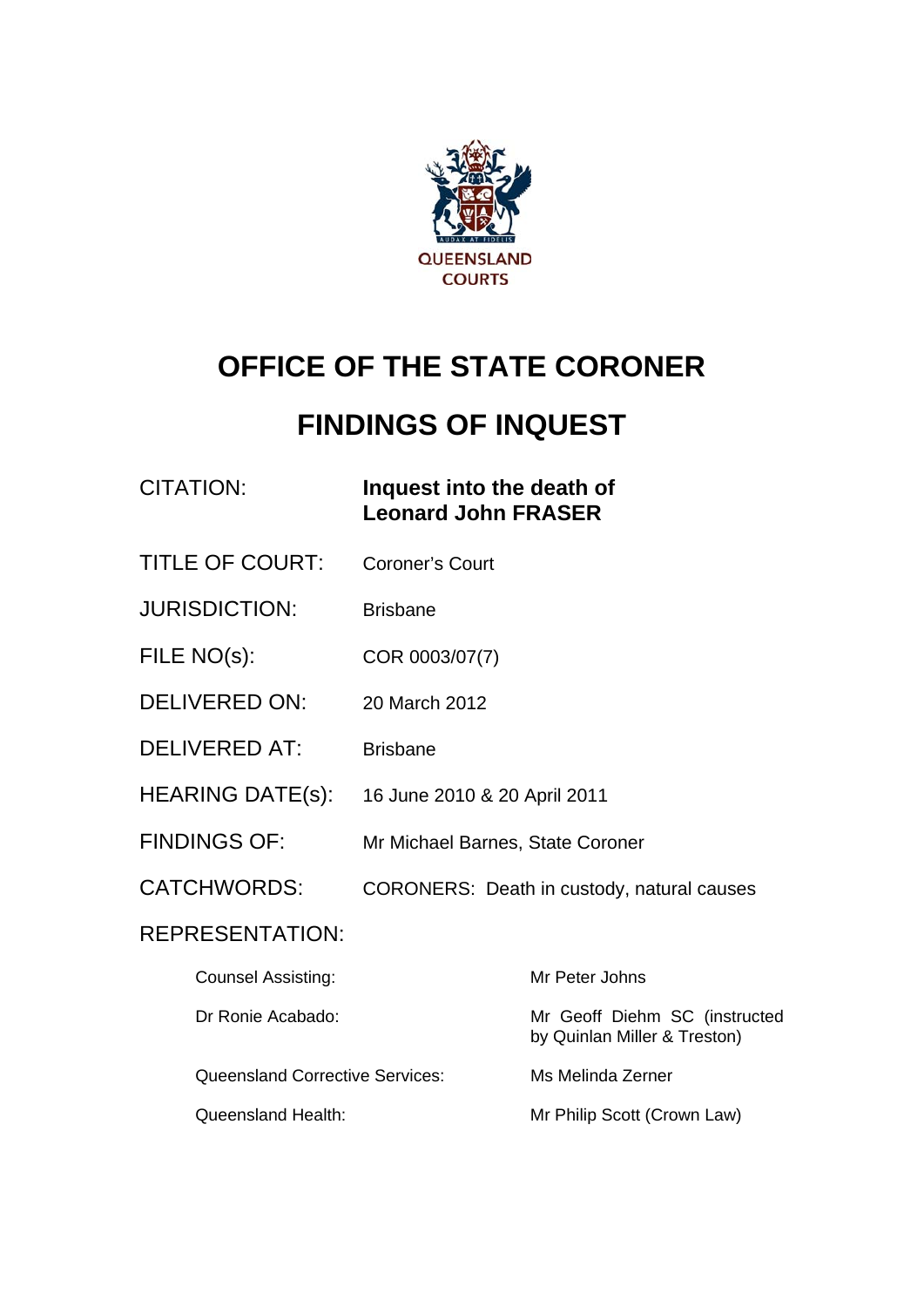# **Table of Contents**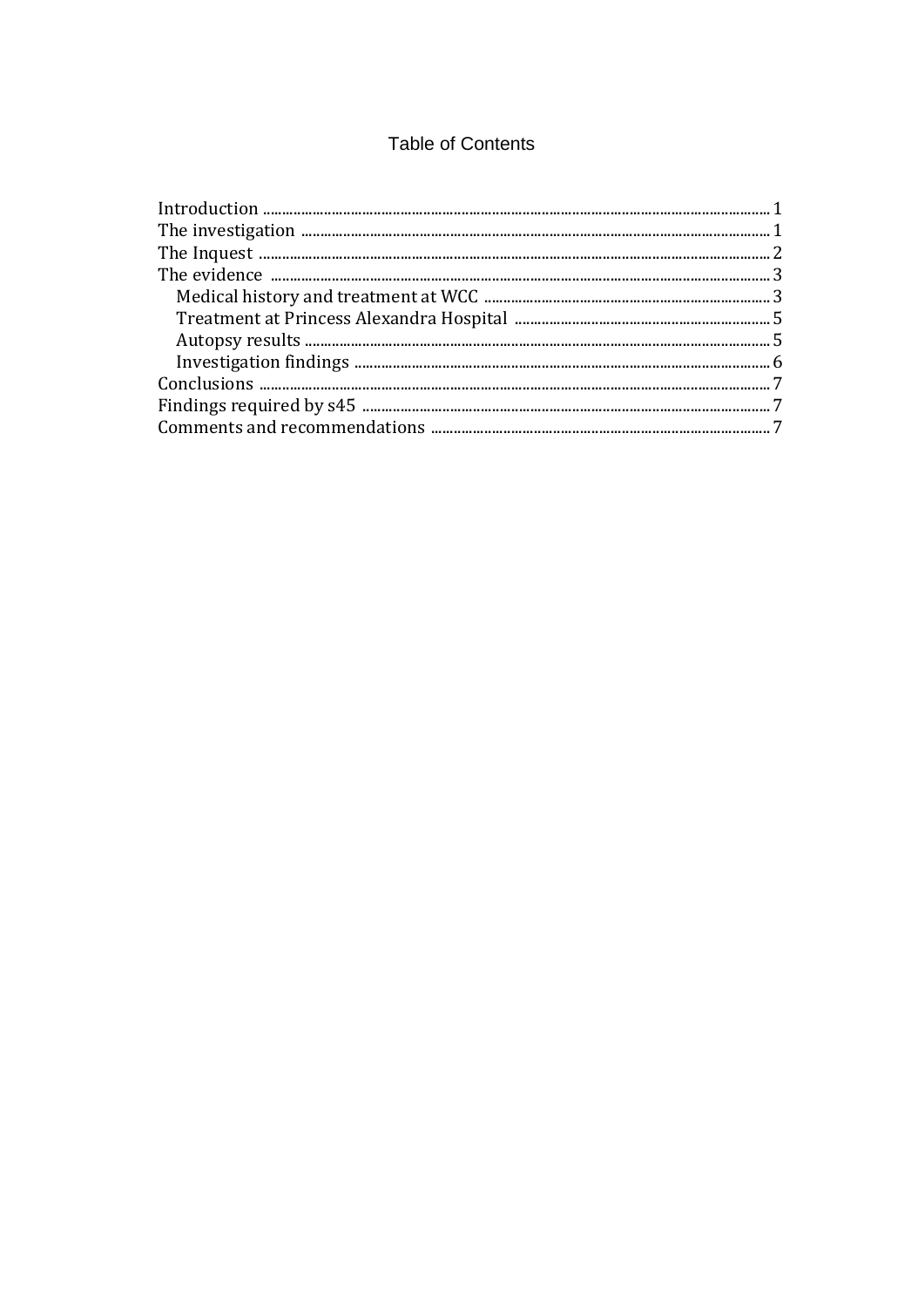The *Coroners Act 2003* provides in s47 that when an inquest is held into a death in custody, the coroner's written findings must be given to the family of the person who died, each of the persons or organisations granted leave to appear at the inquest and to various officials with responsibility for the justice system. These are my findings in relation to the death of Leonard John Fraser. They will be distributed in accordance with the requirements of the Act and posted on the web site of the Office of State Coroner.

## <span id="page-2-0"></span>*Introduction*

Leonard Fraser was 55 years of age when he died in the early hours of New Year's Day 2007. He was a prisoner at the time of his death and had been for 19 of the last 21 years of his life. In the month prior to his death his health deteriorated and he was seen by a number of visiting medical officers (VMO's) at Wolston Correctional Centre (WCC) where he was then accommodated. On 26 December 2006 he was rushed to the Princess Alexandra Hospital (PAH) Secure Unit after presenting to nurses at WCC with the serious symptoms of what is now known to have been a myocardial infarct. That infarct was able to be halted and Mr Fraser began to recover over subsequent days. He again suffered an acute myocardial infarction shortly after the turn of the New Year and, when discovered, could not be revived.

These findings:

- confirm the identity of the deceased person, the time, place and medical cause of his death;
- consider whether any third party contributed to his death;
- determine whether the authorities charged with providing for the prisoner's health care needs adequately discharged those responsibilities; and
- consider whether any changes to procedures or policies could reduce the likelihood of deaths occurring in similar circumstances or otherwise contribute to public health and safety or the administration of justice.

## *The investigation*

Detective Sergeant Gavin Pascoe of the QPS corrective services investigation unit (CSIU) led the investigation into the circumstances of the death of Mr Fraser.

Detective Sergeant Pascoe attended the PAH and later WCC where he seized relevant documents and conducted interviews with Queensland Corrective Services (QCS) staff. CSIU officers conducted interviews with all prisoners in unit S8 at WCC where Mr Fraser had been accommodated prior to his transfer to hospital. Detective Sergeant Pascoe obtained information in relation to the antecedents of Mr Fraser and confirmed via the Registry of Births, Deaths and Marriages his correct birth date over which, until then, there had been some doubt. Detective Sergeant Pascoe obtained information from both the PAH and WCC relating to Mr Fraser's medication; he obtained all relevant medical material on file at those two locations and obtained a summary of the medical care provided to Mr Fraser while he was in hospital.

The body of Mr Fraser was photographed *in situ* at PAH and his cell at the WCC was forensically examined.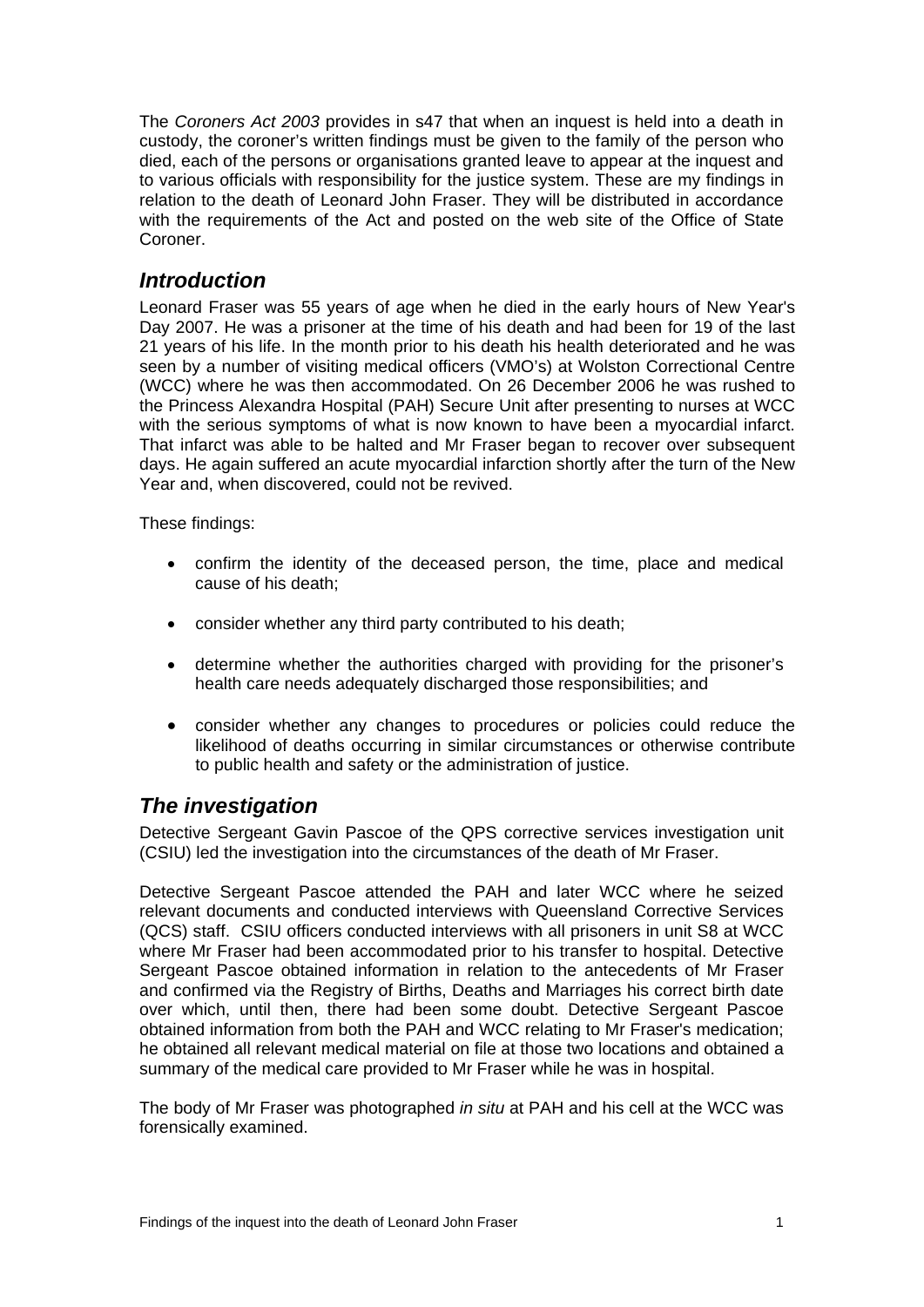Formal identification of the deceased was conducted via a fingerprint examination conducted by Sergeant Mark Tobin. He was able to confirm that the fingerprints taken from the body matched those on QPS file for Leonard John Fraser.

Although it should have been clear early in the investigation that the medical treatment provided to Mr Fraser in the weeks prior to his being transported to PAH would be relevant, no steps were taken until much later (and then only at the behest of this court) to identify the VMO's who had provided that treatment. Not unexpectedly, the passage of time meant that this process was far more difficult than it would otherwise have been and the evidence obtained less reliable.

Mr Fraser died on 1 January 2007 but the investigation report is dated 30 July 2009 and was received at this office well after that date. At the inquest the investigator outlined some of the difficulties he had experienced obtaining evidence from nursing staff at WCC. He also stated that he had been required to relieve as officer in charge of the CSIU for 12 months during this period and had been required to lead investigations into a large number of other significant deaths in custody. Although I readily accept the significance of the officer's workload during the relevant period, such delays are unacceptable. In this case it is fortunate that the delay has not materially affected the capacity to adequately discharge my responsibilities under the Act.

# <span id="page-3-0"></span>*The Inquest*

The Coroners Act 2003 ("the Act") mandates the holding of an inquest into the circumstances of all deaths in custody in Queensland. The Act requires those inquests to be conducted by either the State Coroner or Deputy State Coroner. Accordingly, I opened and conducted an inquest into the death of Mr Fraser.

A pre-inquest conference was held in Brisbane on 16 June 2010. Mr Johns was appointed as counsel to assist me with the inquest. Leave to appear was granted to Queensland Corrective Services and Queensland Health.

An inquest was held in Brisbane on 20 April 2011. All of the statements, records of interview, medical records, photographs and materials gathered during the investigation were tendered at the inquest.

The investigating officer gave evidence and a report from an independent medical expert, Dr Bob Hoskins, was tendered. The matter was adjourned to consider what, if any, further evidence should be heard. I agreed with the submission of Mr Johns that further statements needed to be obtained from three, then unidentified, doctors who had treated Mr Fraser at WCC in the weeks prior to his transfer to hospital.

The investigating officer found the task of locating the three doctors difficult. Their identity was not immediately clear from the material; Queensland Corrective Services were not able to immediately identify them, and when eventually identified it was discovered that one had moved interstate and one overseas. After the report of Dr Hoskins was shown to these doctors and their statements in response were obtained, Dr Hoskins was asked for a further opinion.

Mr Johns distributed submissions based upon the material that had by then been collated and tendered. He proposed that no further oral evidence be heard subject to objection from the parties. No objection was received to this proposed course. Two parties filed submissions in response to those of Mr Johns based on the tendered written material and the oral evidence of the investigating officer.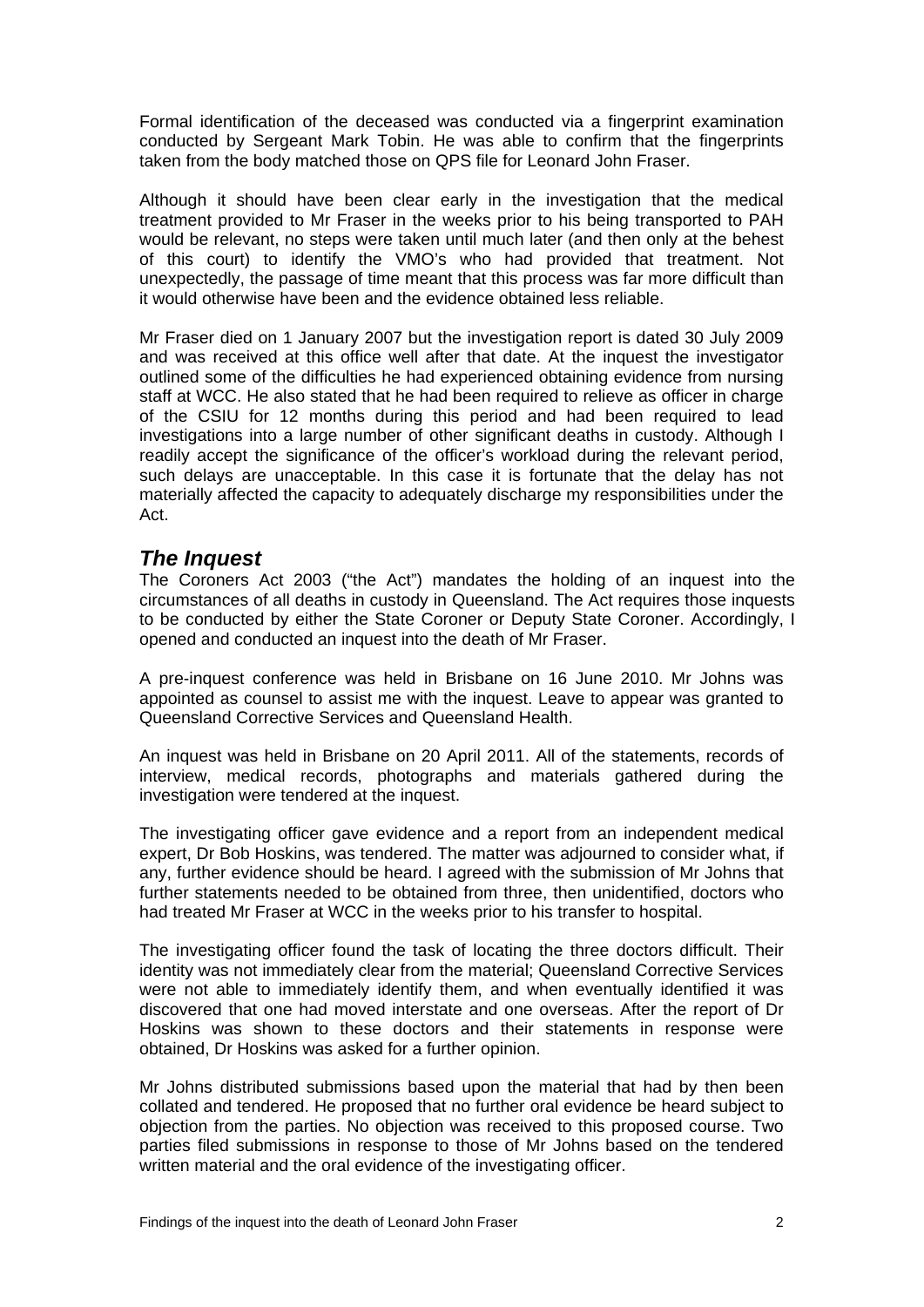# <span id="page-4-0"></span>*The evidence*

#### **Personal circumstances**

Leonard Fraser was born on 27 June 1951 in Ingham, Queensland. He had an extensive criminal history for offences which included stealing, unlawful use of a motor vehicle, unlawful carnal knowledge of an intellectually impaired person, serious assault, rape, manslaughter and murder. Mr Fraser spent more than 11 years in custody between 1985 and 1997 after being convicted of rape. He began his latest term of imprisonment on 23 April 1999 after being sentenced to life imprisonment for the offence of murder. In 2003 he was sentenced to 16 years imprisonment for the offence of manslaughter and another term of life imprisonment for a second offence of murder.

Mr Fraser's next of kin was identified as his adult daughter then living in Mackay. She was notified of his death but advised police she had had no contact with her father for at least 15 years.

#### <span id="page-4-1"></span>**Medical history and treatment at WCC**

In March 1999 Mr Fraser was admitted to Rockhampton Hospital suffering from chest pain which was later diagnosed as a myocardial infarction. It is clear from those records that he had suffered earlier cardiac problems in addition to respiratory problems, a hiatus hernia and aggravation to his gastrointestinal tract amongst other conditions.

The inquest focused on the medical treatment provided to Mr Fraser by staff at the WCC between 7 and 26 December 2006. The latter date was set by Mr Fraser's transfer on that day to PAH while the earlier date reflects the first in a series of presentations made by Mr Fraser to medical personnel at the WCC in December 2006 (and this being the first he had sought medical assistance for more than two months).

Mr Fraser presented to the medical centre on the afternoon of 7 December 2006 complaining of central chest pain having been present for two days. He told nurses that the pain was radiating along his left arm causing him to suffer pins and needles and excess sweating. He was observed to be quite red in the face but was not in distress and was conversing calmly. Nursing staff recorded Mr Fraser's blood pressure, temperature and heart rate. The nursing notes state as follows:

*"ECG machine not functioning – ECG unobtainable. Inmate advised at this stage to rest and take 20 ml Mylanta and aspirin as administered, with instruction to return if pain not resolved/worsening/changing. Returned to unit."* 

Mr Fraser returned to the medical centre on 14 December 2006 complaining of central chest pain which was worse on inspiration. He told the nurses that he had been vomiting and had developed a rash on his chest and neck in the last 24 hours. He was given a Panadol and arrangements were made for him to see the VMO later that day.

The VMO on 14 December 2006 was Dr Ram Sami Naidu. He provided a written account of his examination to the inquest. He says that Mr Fraser presented to him with generalised aches and pains and was complaining of producing a "*yellowish expectoration*". Dr Naidu had familiarised himself with the nursing notes from earlier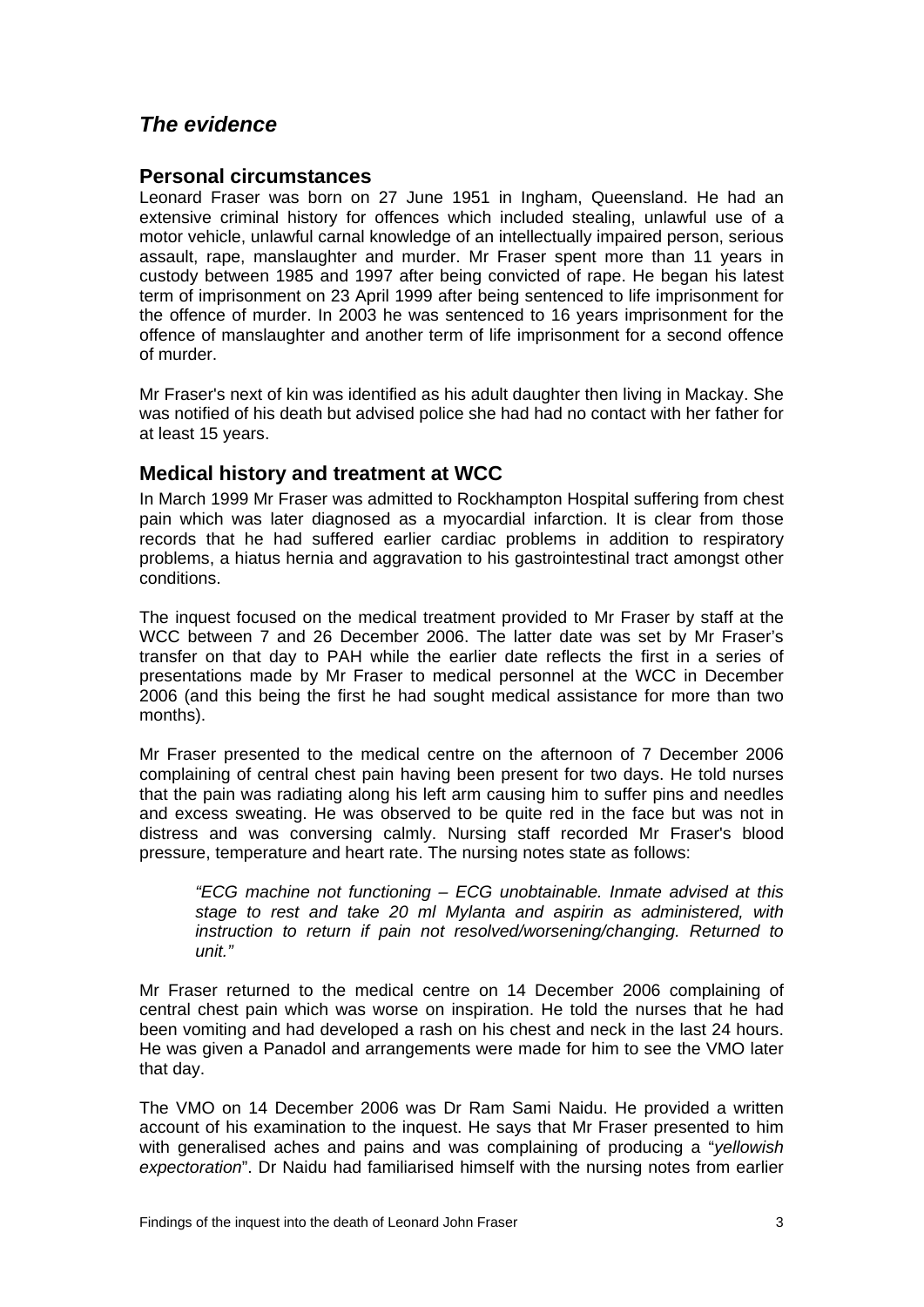in the day but it is not clear whether he had seen the nursing entry of 7 December 2006. Dr Naidu examined Mr Fraser and considered him to be suffering from a respiratory ailment. He prescribed increased fluids and Panadol as required.

At a headcount early on 16 December 2006, Mr Fraser complained of shortness of breath. He was assessed by a nurse and arrangements were made for him to see the VMO later that day. That VMO was associate Professor Noel Hayman. In a written submission to the inquest he stated that when Mr Fraser came to see him in the medical centre consulting room he walked unassisted and had no signs of the shortness of breath. Mr Fraser's presenting complaint was his coughing up of yellow phlegm, a sore throat, fevers and headache. Associate Professor Hayman found Mr Fraser's chest to be clear. He was confident that Mr Fraser had a viral illness and that he exhibited no signs of cardiac failure. Associate Professor Hayman did not become aware of the nature of Mr Fraser's presentation on 7 December 2006 nor that the ECG machine was not working on that day.

Mr Fraser was again reviewed by a nurse on the morning and afternoon of 17 December 2006 as he continued to complain of shortness of breath and looked unwell. He was listed to be assessed again by a VMO the following day. On 18 December 2006 Mr Fraser was seen by Dr Ronie Acabado. Dr Acabado provided two written statements outlining his recollections of this assessment. He says that Mr Fraser gave him "*no history of chest pain, palpitations, nausea, vomiting or sweating or demonstrated any signs of cardiac origin* (sic)". He noted Mr Fraser to have a slight shortness of breath and a cough. On an examination of the chest he made this entry in Mr Fraser's progress notes:

"…*crackles noted all over lung fields …. Lower respiratory tract infections/pneumonia".* 

Dr Acabado says that he listened for any abnormality of the heart and lungs when conducting this chest examination and also measured Mr Fraser's pulse. He made no note of the examination for abnormal heart sounds or of the pulse rate as he detected no abnormality. He did not record Mr Fraser's temperature as a thermometer was not available to him.

Dr Acabado recalls examining the clinical entries of 16 and 17 December 2006 for Mr Fraser. He makes no mention in either of his two statements of having examined Mr Fraser's medical notes covering any earlier date. It was his experience that medical records at the time were often in such a state of disorganisation that it was difficult to examine them sequentially. It is most unlikely, therefore, that he was aware of Mr Fraser's complaints of chest pain and excess sweating on 7 December 2006.

Dr Acabado prescribed antibiotics and Ventolin, each to be taken over the course of 10 days.

On 20 December 2006 another inmate told nursing staff that Mr Fraser was "*looking crook*" and on 23 December 2006 he was noted to be vomiting after use of his Ventolin nebuliser. At 9:00am on 25 December 2006 Mr Fraser was taken by wheelchair to the medical centre for his daily Ventolin nebuliser. He was assessed by a nurse after complaining of being unable to keep any food and fluids down. It was noted that his feet were red and swollen and that he looked unwell. He was reassessed at 1:00pm at which time his condition had not improved but, on the assessment of nursing staff, had not deteriorated either. He was given glucolyte for rehydration and returned to his cell.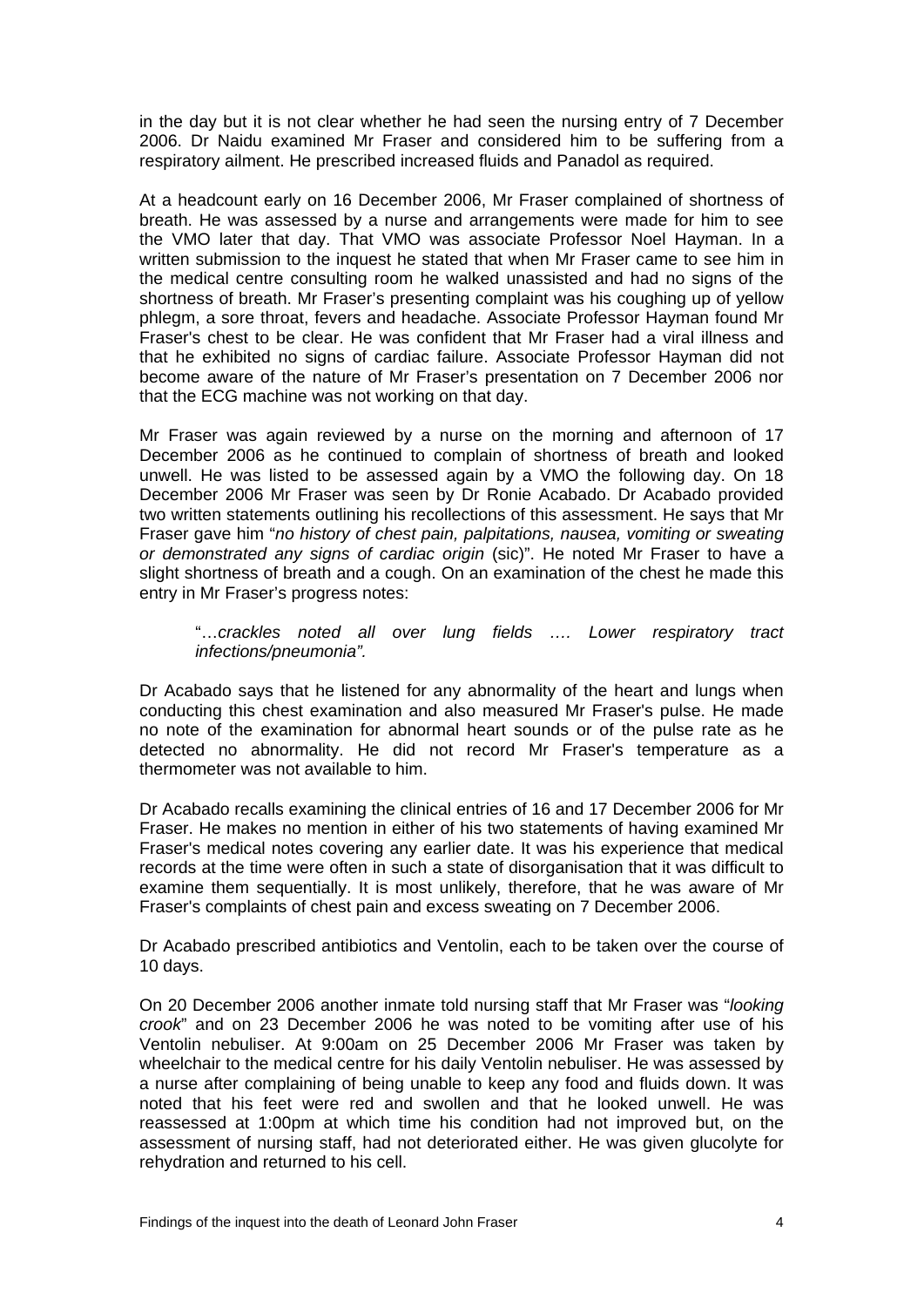Early on 26 December 2006 Mr Fraser again presented to the medical centre for his nebuliser. It was clear to the nurse on duty that he was acutely unwell. The progress notes for this presentation state:

"*Respiratory exertion. Colour pale and clammy. Feet swollen and red bilaterally >6 sec capillary return. Dehydrated: very dry. States drinking minimal amt, decreased urine output. Obs T36.6 P104 RR38 BP105/70 SpO2 94% RA. Chest consolidated all lobes. States coughing small amt white sputum. ?chest infection – pneumonia – other pathology. Transferred via QAS to PAH A&E"* 

The ambulance arrived at WCC at 8:40am and Mr Fraser arrived at PAH at 9:35am.

#### <span id="page-6-0"></span>**Treatment at Princess Alexandra Hospital**

According to the PAH progress notes Mr Fraser was not assessed by a doctor until 1:30pm and when he was, he was diagnosed with a possible myocardial infarct. He was seen by a doctor from cardiology at 3:40pm and a diagnosis of inferior myocardial infarction was confirmed. Mr Fraser was treated with thrombolysis (clot dissolving medication) which led to a resolution of his chest pain. He was subsequently admitted to the Coronary Care Unit for treatment and monitoring.

Professor Tom Marwick, a cardiologist at PAH, provided a written account of the treatment received by Mr Fraser to the inquest. He says that after initial treatment, Mr Fraser began exhibiting signs of heart failure. He had bilateral leg swelling and it was thought he may have developed cellulitis prior to presentation to hospital. A plan was developed to treat his heart failure before proceeding to coronary angiography.

After an assessment on 29 December 2006 it was determined that the severity of Mr Fraser's left ventricular dysfunction required further medical management before any surgical intervention. On that day Mr Fraser was transferred out of the Coronary Care Unit and into the PAH Secure Unit.

Mr Fraser was on six-hour observation intervals and was seen at 10:00pm on 31 December 2006 by nurse Yvonne Ericssen. She noted that Mr Fraser had complained of epigastric pain during the day but denied any chest pain. She noted that Mr Fraser denied any chest pain throughout the course of the earlier shift. At 3:00am Nurse Ericsson checked on Mr Fraser and saw that he was not breathing. A code blue was called and the Cardiac Arrest Team responded. Dr Sorab Shavaksha was the medical registrar attached to that team. He arrived approximately two minutes after the calling of the code blue and conducted observations on Mr Fraser. It was immediately apparent to him that Mr Fraser had been deceased for some time and that active resuscitation would have been futile. Mr Fraser was not warm to touch, had fixed pupils and no central pulse. Dr Christine Verdac issued a life extinct certificate at 3:40am.

#### <span id="page-6-1"></span>**Autopsy results**

An autopsy examination was carried out on 2 January 2007 by an experienced forensic pathologist Dr Beng Ong. After considering toxicology and histology results Dr Ong issued a report in which he stated:

*"There was extensive myocardial infarction which showed two different phases; the first was extensive concentric subendocardial infarction with granulation tissue. The infarction would be about one week's duration and would be consistent with presenting symptoms prior to admission to the*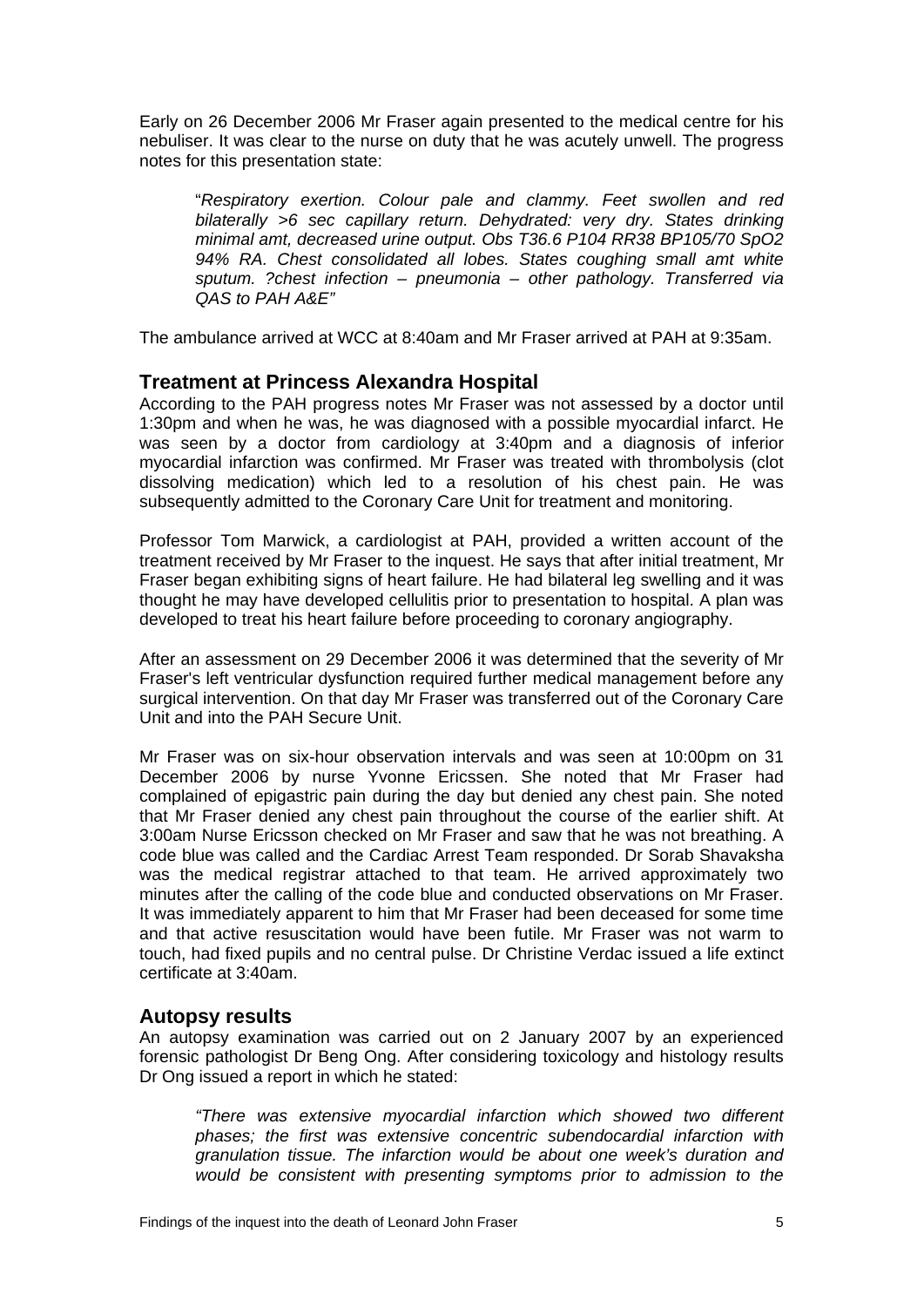*hospital. The second was a more recent infarct which was limited to the entire septum and postero-lateral aspect of the left ventricle….. In summary, there was a significant myocardial infarction involving a large portion of the heart."* 

*"There was a thrombus occluding the right coronary artery (which supplied the area infarcted). This thrombus appeared to be recent (after the initial admission to hospital) and might be the cause for the second phase of infarction."* 

Dr Ong found the toxicology results to be unremarkable and concluded that they had not contributed to the death.

Counsel assisting considered the reference by Dr Ong to "one week's duration" to be ambiguous and subsequently sought clarification. In particular it was important to identify, if possible, the likely duration of any infarction prior to hospital admission. In response, Dr Ong re-issued his autopsy report to include the following information:

*"The histology picture showed evidence of two infarctions i.e. at one infarction which showed healing process in keeping with about seven days old at the time of death* (Dr Ong's emphasis) *and would be consistent with occurring at the time of admission to Princess Alexandra Hospital. The distribution was concentrated within the subendocardial region and would be consistent with global ischaemia to the heart. To phrase it differently, at the time of admission (26 December), the infarction would be acute and had just occurred* (my emphasis). *Because he survived the initial episode, there were healing changes to the affected area which was as observed during the post-mortem examination. There were also changes in the myocardium which showed that he had another infarction days later in the surviving portion of the myocardium specifically in postero-septal region of the left ventricle. The changes were in keeping with 1 to 2 days and possibly earlier before death. The distribution of this section infarction was consistent with that of the supply from the right coronary artery which was acquitted by a thrombus.* 

*"He has succumbed after the second infarction is due to extensiveness of damage to his heart as a result of the two infarcts."* 

As a result of his findings, Dr Ong issued a certificate listing the cause of death as:

- *1(a) Acute myocardial infarction,* due to*,* or as a consequence of
- *1(b) Coronary thrombosis,* due to*,* or as a consequence of
- *1(c) Coronary atherosclerosis*

#### <span id="page-7-0"></span>**Investigation findings**

Detective Sergeant Pascoe could not locate any signs of trauma on the body of Mr Fraser when he observed him in hospital. The forensic examination of Mr Fraser's cell did not reveal any signs of a physical altercation.

The toxicology results on blood and urine taken an autopsy showed the presence of a number of drugs used at PAH to treat Mr Fraser's presenting condition. All were in concentrations that were to be expected in their normal therapeutic use and Dr Ong has opined that none contributed to the death.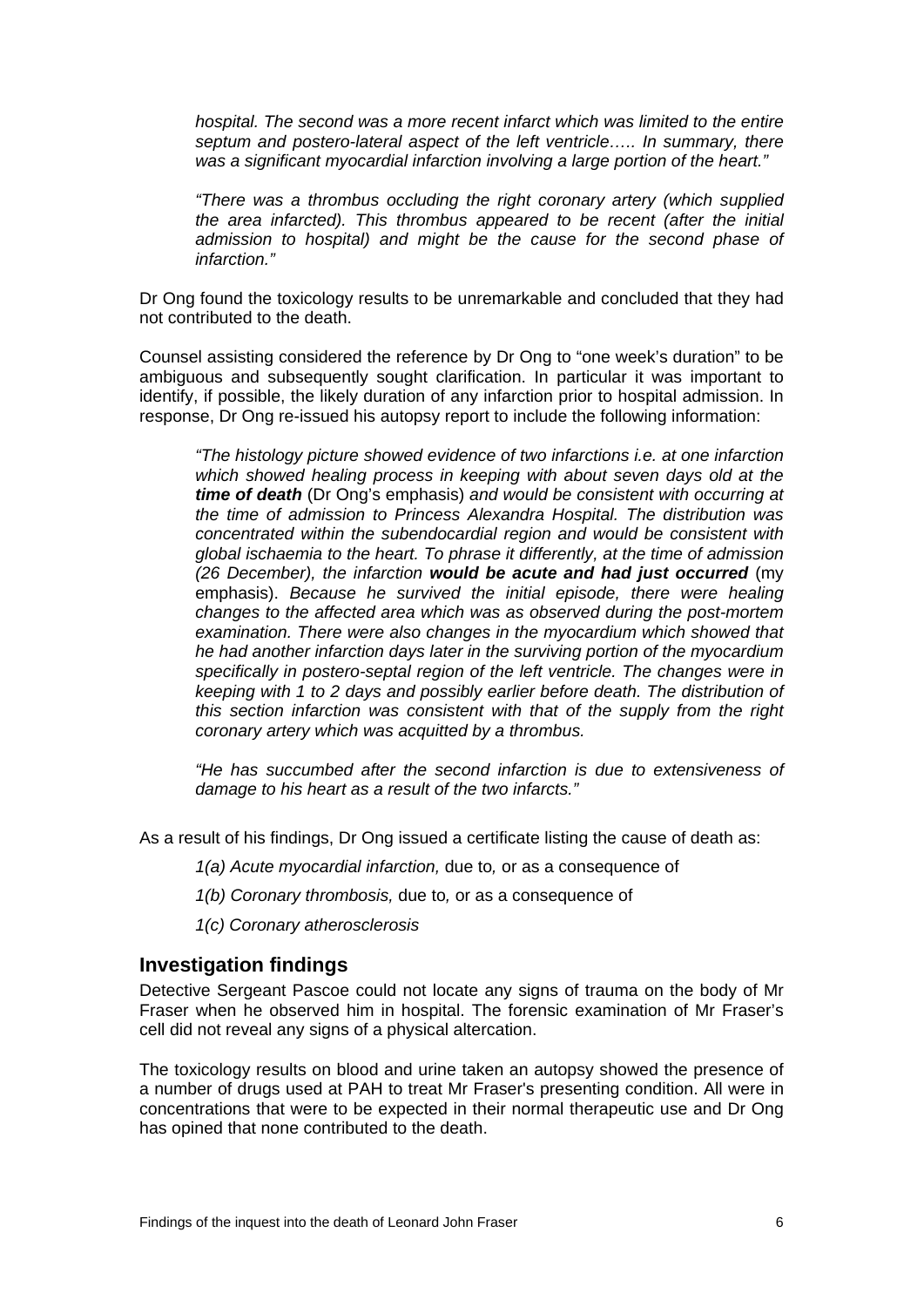# <span id="page-8-0"></span>*Conclusions*

I conclude that Mr Fraser died for natural causes. I find that none of the correctional officers or inmates at the WCC caused or contributed to his death. I am satisfied that the care afforded to Mr Fraser by staff at the PAH in the week prior to his death was adequate and appropriate.

It is likely that the pain suffered by Mr Fraser on 7 December was angina due to cardiac ischemia. It appears that the three VMO's who subsequently saw Mr Fraser in December 2006 were not aware of the nature of that earlier presentation. They would not have been aware that an ECG was considered desirable on that day but could not be conducted because of equipment failure, although a more careful review of the chart would have disclosed this.

I also conclude that when Mr Fraser was seen by the three VMO's his cardiac condition had probably temporarily resolved and their diagnosis of a respiratory tract infection, viral in nature, was probably correct. In those circumstances the treatment provided was appropriate.

# <span id="page-8-1"></span>*Findings required by s45*

I am required to find, as far as is possible, the medical cause of death, who the deceased person was and when, where and how he came by his death. As a result of considering all of the material contained in the exhibits, I am able to make the following findings in relation to the other aspects.

| Identity of the deceased - | The deceased person was Leonard John Fraser                                                                                                           |
|----------------------------|-------------------------------------------------------------------------------------------------------------------------------------------------------|
| How he died -              | Mr Fraser died of natural causes while he was a<br>prisoner being held in a secure hospital ward in<br>the custody of Queensland Corrective Services. |
| Place of death $-$         | He died at Princess Alexandra Hospital, Buranda in<br>Queensland.                                                                                     |
| Date of death $-$          | He died on 1 January 2007                                                                                                                             |
| Cause of death $-$         | Mr Fraser died from natural causes, namely acute<br>myocardial infarction due to coronary thrombosis<br>and coronary atherosclerosis.                 |

#### <span id="page-8-2"></span>*Comments and recommendations*

Section 46, insofar as it is relevant to this matter, provides that a coroner may comment on anything connected with a death that relates to public health or safety, the administration of justice or ways to prevent deaths from happening in similar circumstances in the future.

Although I do not find that it directly contributed to his death, I am concerned that the medical care afforded to Mr Fraser at WCC was not of the expected standard in some aspects.